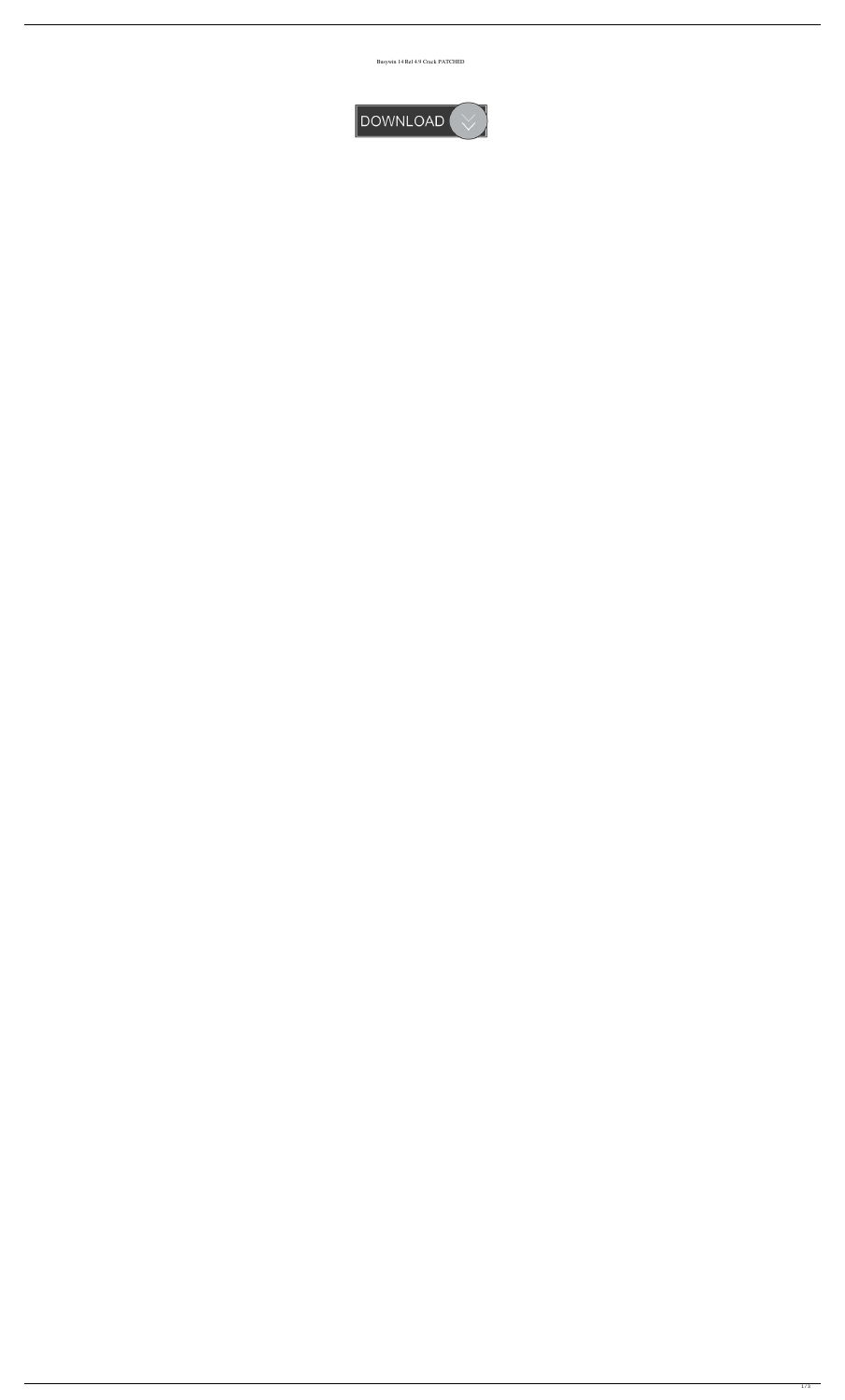Crack In Mandoo. 1 item. Crack In Mandoo. busywin 14 rel 4.9 crack Busy. Find all of your favorite Busy website pages and apps along with category and image results. .Q: How to assign a delayed playback to a mediaElement I have a mediaElement (which is basically the windows movie player) and I want to be able to watch the stream for a few seconds then I want to pause it and then the playback should continue to the same point as the paused playback. I'm not sure how to approach it but here's my idea; Each time the user clicks 'pause' I'll store the value that the stream is at in a dictionary. Then once the user clicks play I'll draw a ui element to let the user know that the playback has continued. This isn't great but it's the best solution I can think of. A: The Windows.Media.Core.MediaElement class has a "WillPlayThrough" event which fires after the player has played through the media. , but not necessarily." "I'm of mixed feelings." "Why are you doing this?" "I'm trying to help you." "By getting me and my lovely daughter killed?" "I'm not trying to get you killed." "I'm trying to make sure that you don't become a murderer." "You already know about that." "I want a list of every passenger on that bus." "And you're not using your daughter as an excuse?" "I mean, has it ever occurred to you that perhaps this is your fault?" "Why is it always my fault?" "Why do you always assume the worst in people?" "Because that's what you do." "Why do you feel the need to do that?" "You have no idea what it's like to be scared to death." "Do you know what I thought was the worst part about my husband dying?" "It was the morning after, and I got a call from my son." "My little boy, wondering where I was." "Imagine how I felt." "I was at home." "And I couldn't tell him where I was because I had seen that look in his eye." "I was terrified that I had made

him as evil as I was." "Do you know how that felt?" "Do you know what it's like to be afraid of your own son?" "I know you do."